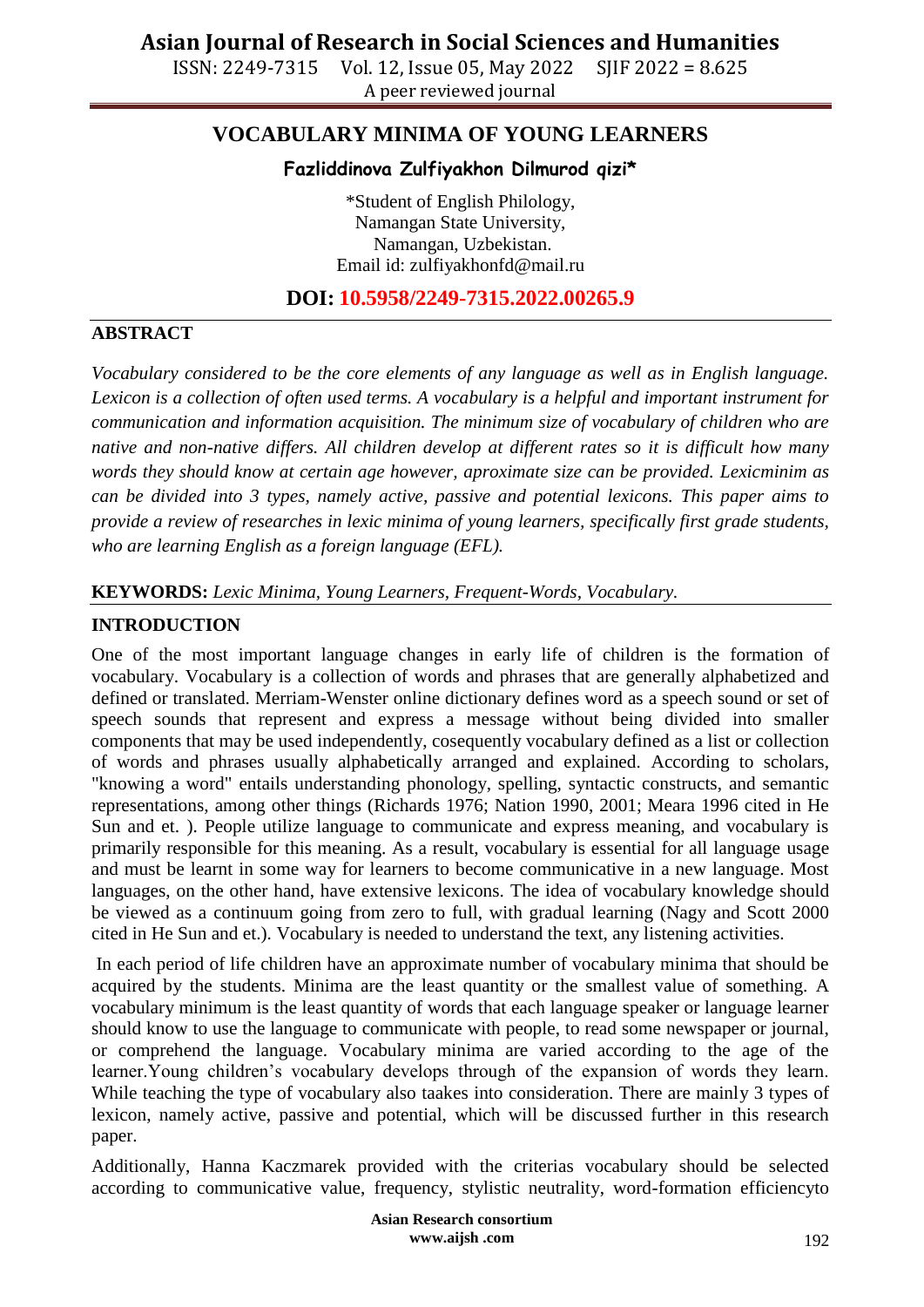# **Asian Journal of Research in Social Sciences and Humanities**

ISSN: 2249-7315 Vol. 12, Issue 05, May 2022 SJIF 2022 = 8.625 A peer reviewed journal

beginner young learners, who are learning English as a foreign language (2009).

### **THEORETICAL FRAMEWORK**

#### **What is a lexic minimum?**

Lexicon is a list of words used in a particular language or subject, or a dictionaryaccording to Cambridge dictionary while vikipediaThe vocabulary of a language or body of study is called a lexicon (such as nautical or medical). A lexicon is a language's inventory of lexemes in linguistics. The word lexicon comes from the Greek word v (lexikon), neuter of (lexikos), which means 'of or for words.'The word 'lexical minimum' is most commonly used in the educational (glottodidactic) setting, and refers to an adequate selection of vocabulary that a learner should know at a certain language skill level(Lukasik, 2017).

Lukasik (2017) provides with a definition from the Dictionary of Lexicography, which exemplifies the common understanding of the term in question:

A lexical minimum is those words chosen using frequency counts and other similar methods. are regarded necessary for linguistic communication and consequently for the purposes of studying that language This option (also known as 'core,''elementary,' or 'basic') 'Basic' or 'Minimum' vocabulary) focuses on statistically significant terms. Representative, stylistically neutral, and semantically strong while also assisting learners in dealing with everyday communication circumstances (R.R.K. Hartmann/G. James 2002: 13, M.à. deleted cross-references.)

Consequently, vocabulary minima are the least quantity of words that each language speaker or language learner should know to communicate, understand or read the language. Furthermore, lexicon is one of the most pertinent knowledge in learning not only English but also any language.

Because lexical competence is one of the essential abilities for L2 and foreign language literacy, vocabulary learning is receiving more attention in the ESL/EFL research agenda ( Astika, 1993; Laufer, 1994,1995; Nation, 2001 cited in Moghadam et al 2012). In other words, language knowledge influences how much control learners have over their environment. According to the study of Moghadam et al., who tested the significance of vocabulary in language learning concuded that in reading examinations, vocabulary knowledge is extremely important, and reading research has consistently shown a word knowledge component on which vocabulary tests load favorably. Because lexical mistakes are the most common and, at the same time, they are the most costly, vocabulary knowledge is essential (2012).

Teaching English as a foreign language in school, especially the lexic is also essential in our country. There are several purposes to educate children, as teaching EFL have been started in recent years; (1) practical purpose, (2) general educational purpose, (3) educational purpose and (4) is taught for developmental purposes. Each grade in a school year students must acquire the lexic minima which is provided in students' book.

#### **Types of Lexic Minima**

Lexicon classified into three types, namely active, passive and potential. The vocabulary, when children utilize while expressing their own opinion, called as active vocabulary. These words are the greetings, asking for the request and daily expressions. These lexica are provided with the beginning of the English lessons at school or even when parents start to teach English.

Second type is passive ; passive vocabulary is the words that are intended to understand and think to use it actively or the passive vocabulary refers to the lexica that students comprehend but not able to use it yet. Lastly, potential lexicon is a term defined as any word form that can be formed bya language's creation rules. These words are not taught by the teacher but these lexics are easy to understand because of the similarity the form of the words. For instance, kiwi which is

> **Asian Research consortium www.aijsh .com**